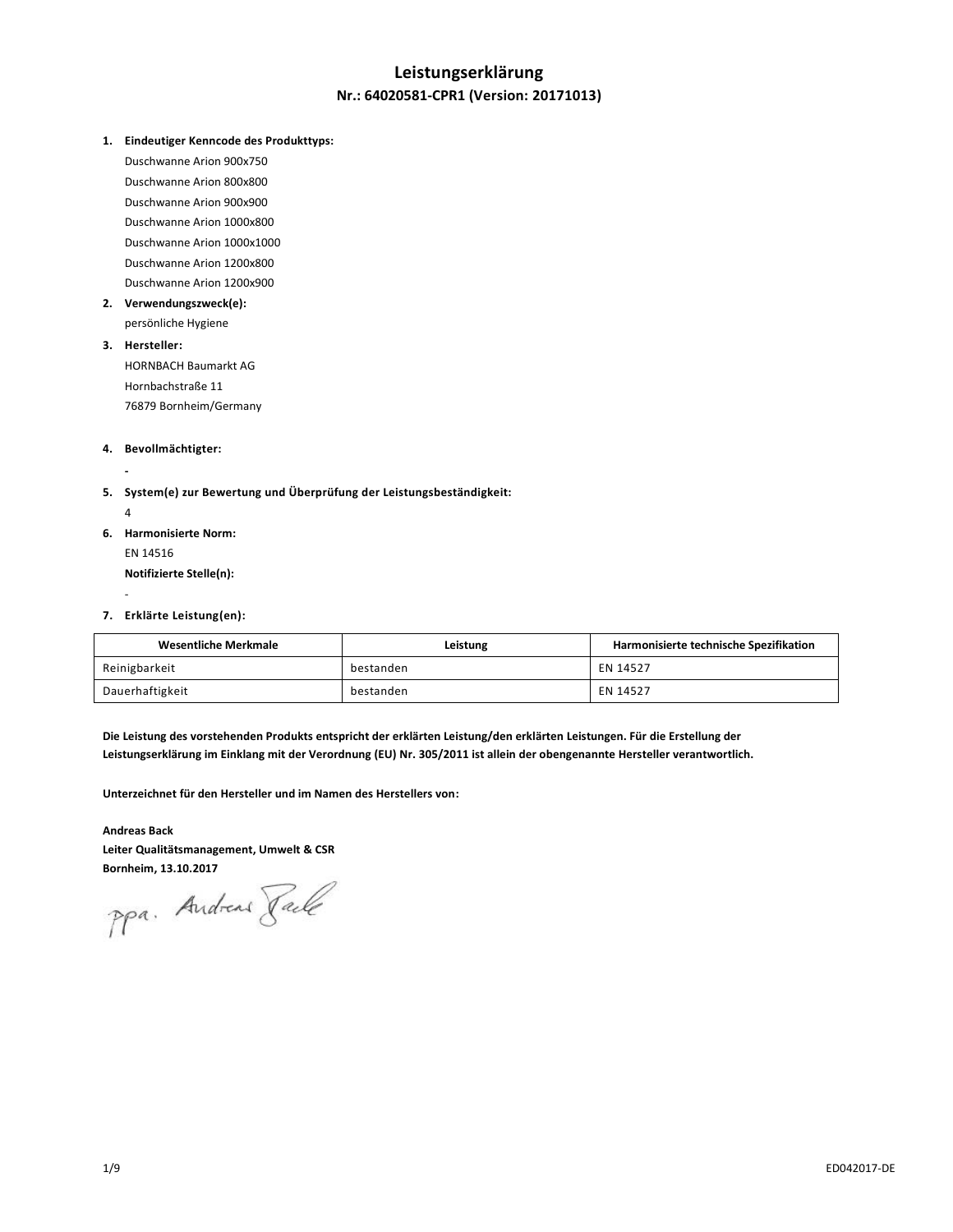# **Déclaration des performances N <sup>o</sup>64020581-CPR1 (Version 20171013)**

**1. Code d'identification unique du produit type :**

Receveur de douche Arion 900x750 Receveur de douche Arion 800x800 Receveur de douche Arion 900x900 Receveur de douche Arion 1000x800 Receveur de douche Arion 1000x1000 Receveur de douche Arion 1200x800 Receveur de douche Arion 1200x900

**2. Usage(s) prévu(s) :**

Hygiène personnelle

- **3. Fabricant :** HORNBACH Baumarkt AG Hornbachstraße 11 76879 Bornheim/Allemagne
- **4. Mandataire°:**

**-**

-

- **5. Système(s) d'évaluation et de vérification de la constance des performances :** 4
- **6. Norme harmonisée :** EN 14516 **Organisme(s) notifié(s)°:**
- **7. Performance(s) déclarée(s)°:**

| Caractéristiques essentielles | Performance | Spécification technique harmonisée |
|-------------------------------|-------------|------------------------------------|
| Nettoyabilité                 | Test réussi | EN 14527                           |
| Durabilité                    | Test réussi | EN 14527                           |

**Les performances du produit identifié ci-dessus sont conformes aux performances déclarées. Conformément au règlement (UE) no 305/2011, la présente déclaration des performances est établie sous la seule responsabilité du fabricant mentionné ci-dessus.**

**Signé pour le fabricant et en son nom par :**

#### **Andreas Back**

**Responsable management de la qualité, de l'environnement et CSR**

Bornheim, 13/10/2017<br>PPa. Andread *Jack*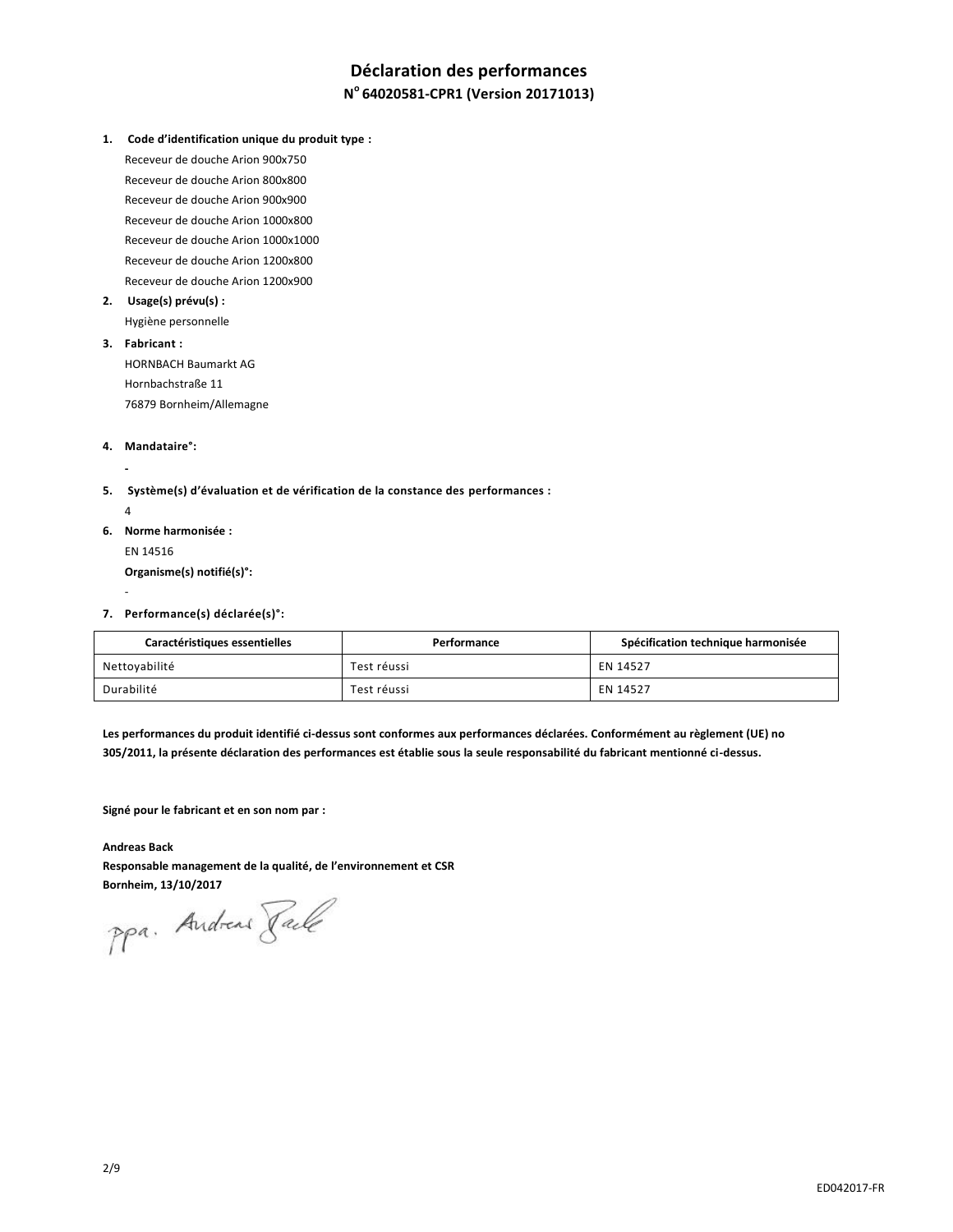# **Declaration of performance**

## **No. 64020581-CPR1 (Version: 20171013)**

**1. Unique identification code of the product-type:**

Shower tray Arion 900x750 Shower tray Arion 800x800 Shower tray Arion 900x900 Shower tray Arion 1000x800 Shower tray Arion 1000x1000 Shower tray Arion 1200x800 Shower tray Arion 1200x900

**2. Intended use/es:** Personal hygiene

# **3. Manufacturer:**

HORNBACH Baumarkt AG Hornbachstraße 11 76879 Bornheim/Germany

#### **4. Authorised representative:**

**5. System/s of AVCP:** 4

**-**

-

- **6. Harmonised standard:** EN 14516 **Notified body/ies:**
- **7. Declared performance/s:**

| <b>Essential characteristics</b> | Performance  | Harmonized technical specification |
|----------------------------------|--------------|------------------------------------|
| Cleanability                     | Satisfactory | EN 14527                           |
| Durability                       | Satisfactory | EN 14527                           |

**The performance of the product identified above is in conformity with the declared performance/s. This declaration of performance is issued, in accordance with Regulation (EU) No 305/2011, under the sole responsibility of the manufacturer identified above.**

**Signed for and on behalf of the manufacturer by:**

**Andreas Back Head of Quality Management, Environment & CSR**

Bornheim, 13.10.2017<br>PPa. Andread *Jale*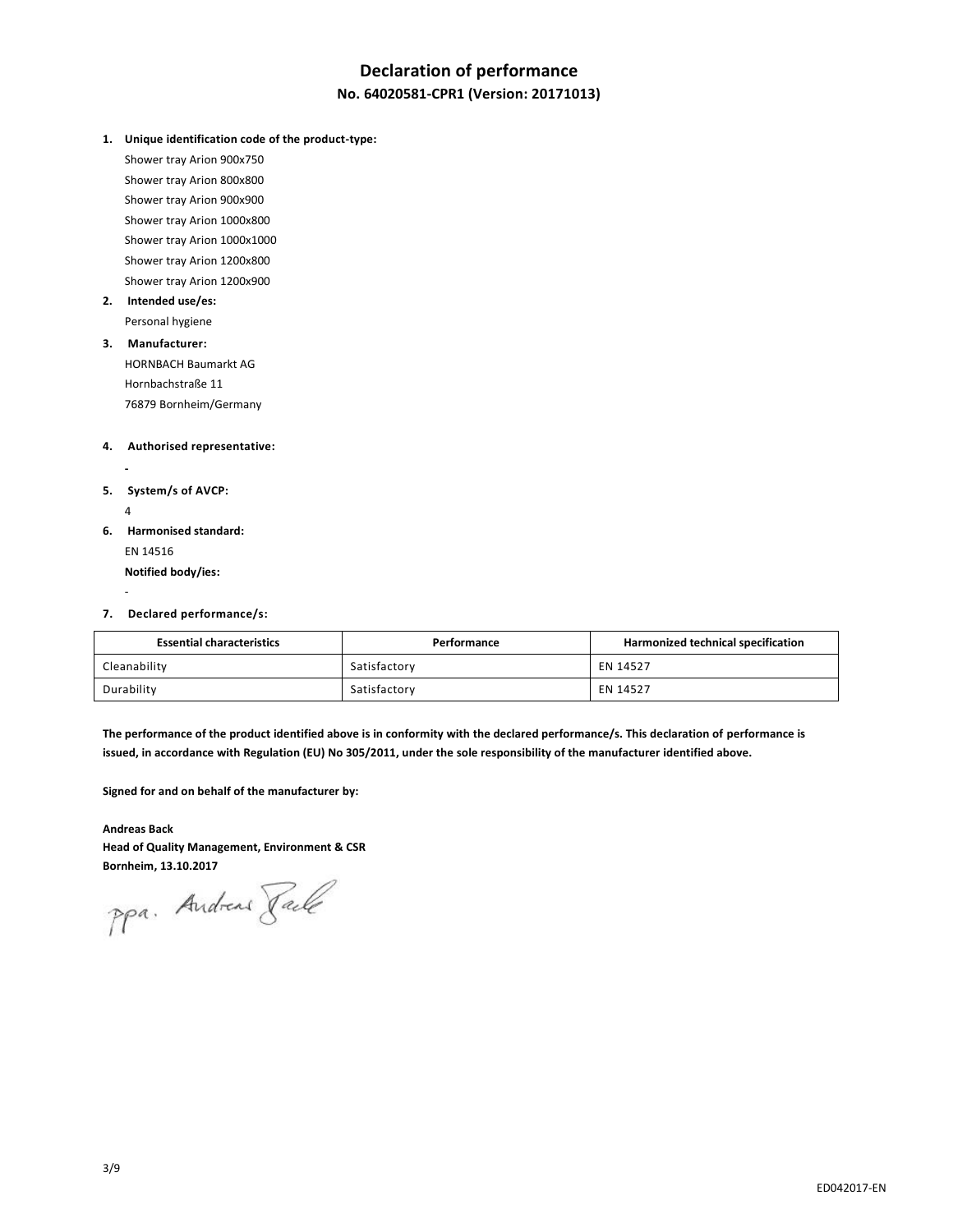# **Prestatieverklaring Nr. 64020581-CPR1 (versie 20171013)**

**1. Unieke identificatiecode van het producttype:**

Douchebak Arion 900x750 Douchebak Arion 800x800 Douchebak Arion 900x900 Douchebak Arion 1000x800 Douchebak Arion 1000x1000 Douchebak Arion 1200x800 Douchebak Arion 1200x900

**2. Beoogd(e) gebruik(en):**

Persoonlijke hygiëne

**3. Fabrikant:**

HORNBACH Baumarkt AG Hornbachstraße 11 76879 Bornheim/Germany

#### **4. Gemachtigde:**

- **5. Het system of de systemen voor de beoordeling en verificatie van de prestatiebestendigheid:** 
	- 4

-

**-**

- **6. Geharmoniseerde norm:** EN 14516 **Aangemelde instantie(s):**
- **7. Aangegeven prestatie(s):**

| Essentiële kenmerken | Prestatie  | Geharmoniseerde technische specificatie |
|----------------------|------------|-----------------------------------------|
| Reinigbaarheid       | Aangetoond | EN 14527                                |
| Duurzaamheid         | Aangetoond | EN 14527                                |

**De prestaties van het hierboven omschreven product zijn conform de aangegeven prestaties. Deze prestatieverklaring wordt in overeenstemming met Verordening (EU) nr. 305/2011 onder de exclusieve verantwoordelijkheid van de hierboven vermelde fabrikant verstrekt.**

**Ondertekend voor en namens de fabrikant door:**

# **Andreas Back**

**Hoofd Kwaliteitsmanagement, Milieu & CSR Bornheim, Duitsland, 13-10-2017**

ppa. Andreas Pale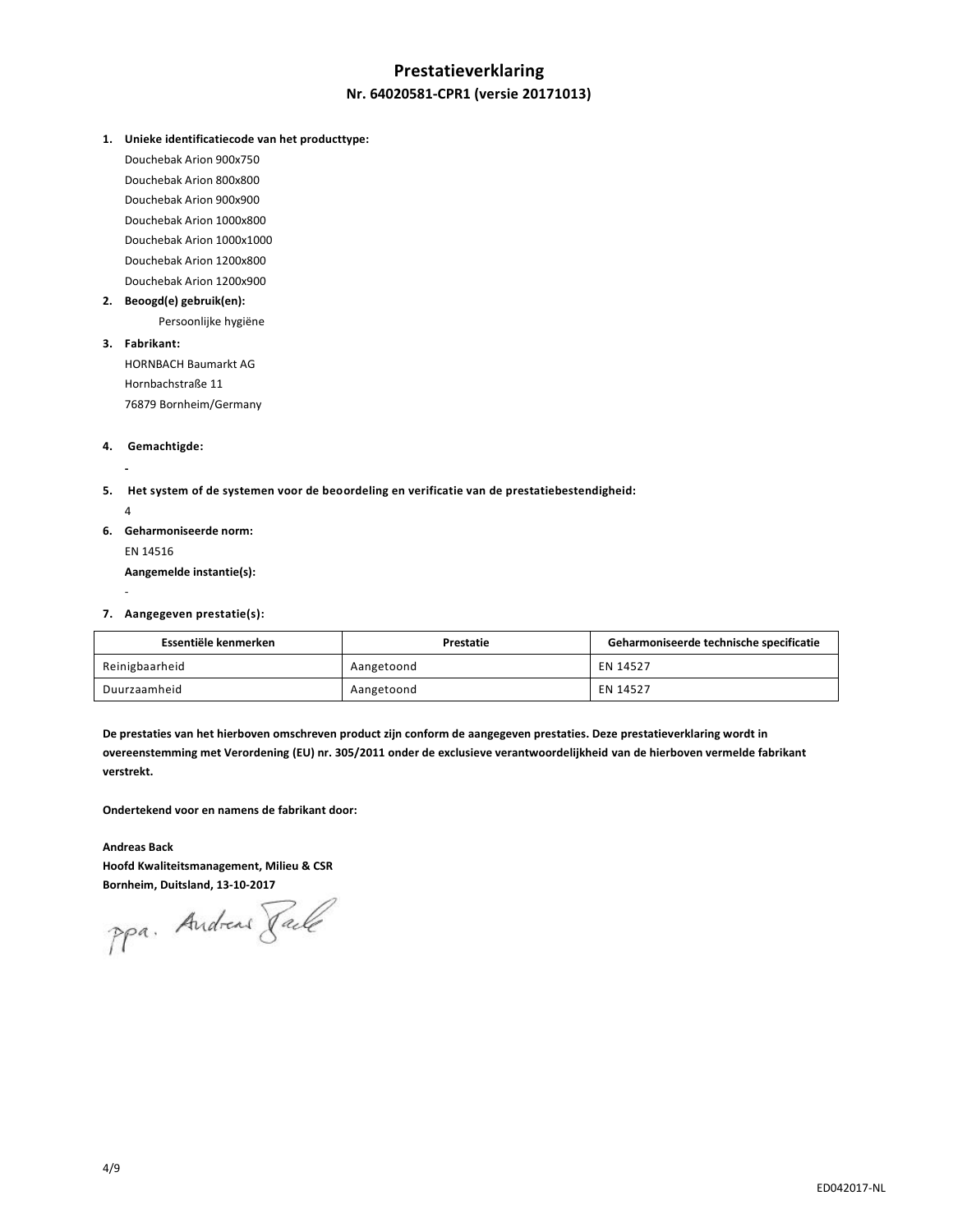# **Dichiarazione di prestazione N. 64020581-CPR1 (Versione 20171013)**

**1. Codice di identificazione unico del tipo di prodotto:**

Piatto doccia Arion 900x750 Piatto doccia Arion 800x800 Piatto doccia Arion 900x900 Piatto doccia Arion 1000x800 Piatto doccia Arion 1000x1000 Piatto doccia Arion 1200x800 Piatto doccia Arion 1200x900

- **2. Uso o usi previsti:** Igiene personale
- **3. Fabbricante:** HORNBACH Baumarkt AG Hornbachstraße 11 76879 Bornheim/Germania

#### **4. Mandatorio:**

**-**

-

- **5. Sistema o sistemi di VVCP:**  4
- **6. Norma armonizzata:** EN 14516 **Organismo(i) notificato(i):**
- **7.** Prestazione(i) dichiarata(e):

| Caratteristiche essenziali | Prestazione | Specifica tecnica armonizzata |
|----------------------------|-------------|-------------------------------|
| Lavabilità                 | Superata    | EN 14527                      |
| Durevolezza                | Superata    | EN 14527                      |

**La prestazione del prodotto sopra identificato è conforme alla(e) prestazione(i) dichiarata(e).** Si rilascia la presente dichiarazione di prestazione sotto la responsabilità esclusiva del fabbricante **sopra identificato, in conformità al regolamento (UE) n. 305/2011.**

**Firmato in nome e per conto del fabbricante da:**

**Andreas Back Responsabile Qualità, Ambiente & CSR**

Bornheim, 13.10.2017<br>PPa. Andread *Jale*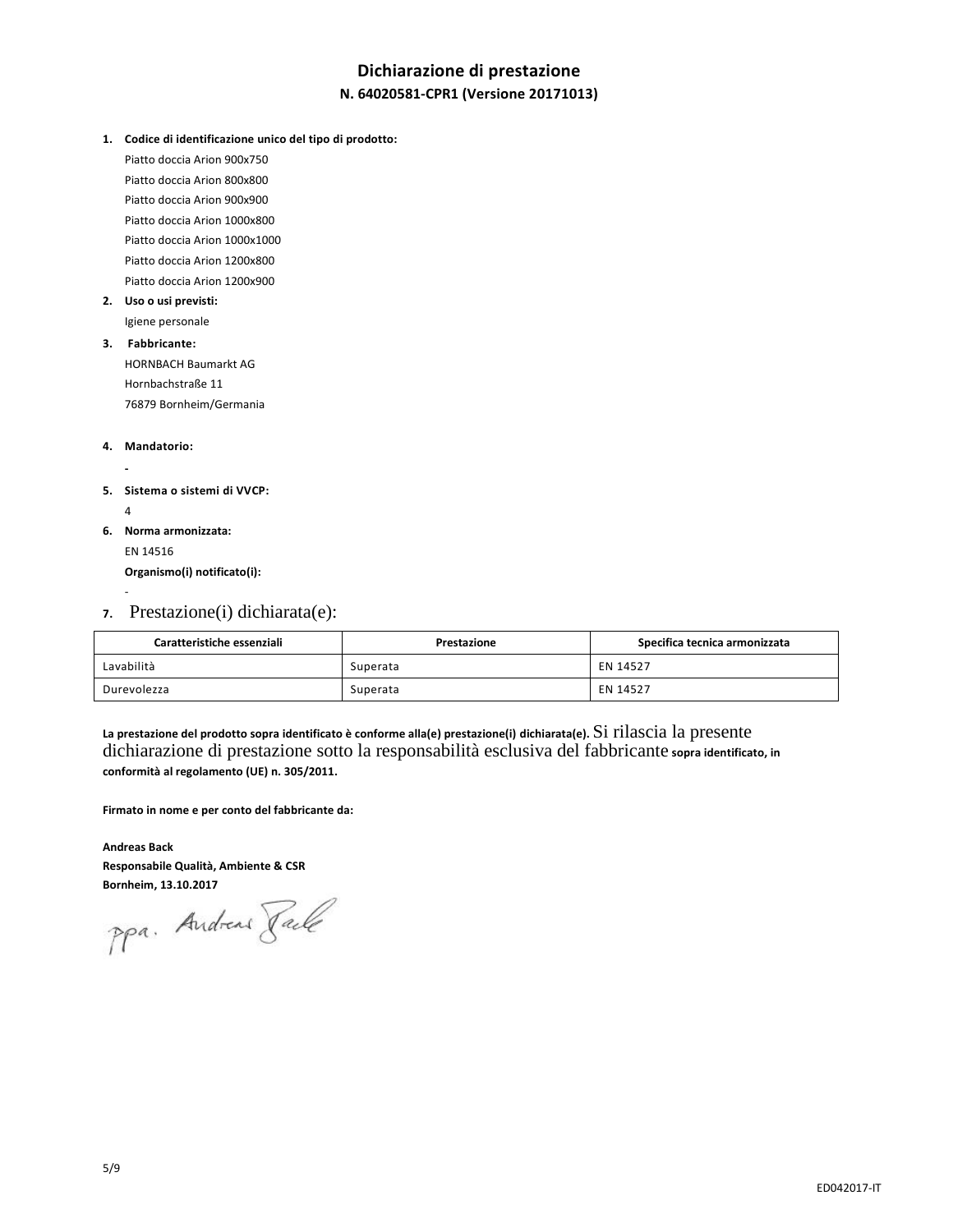# **Prestandadeklaration**

## **Nr. 64020581-CPR1 (version 20171013)**

**1. Produkttypens unika identifikationskod:**

Duschkar Arion 900x750 Duschkar Arion 800x800 Duschkar Arion 900x900 Duschkar Arion 1000x800 Duschkar Arion 1000x1000 Duschkar Arion 1200x800 Duschkar Arion 1200x900

**2. Användning/användningar:**

Personlig hygien

**3. Tillverkare:** HORNBACH Baumarkt AG Hornbachstraße 11 76879 Bornheim/Germany

#### **4. Tillverkarens representant:**

**-**

-

- **5. System för bedömning och fortlöpande kontroll av prestanda:** 4
- **6. Harmoniserad standard:** EN 14516 **Anmält/anmälda organ:**
- **7. Angiven prestanda:**

| Väsentliga egenskaper | Prestanda | Harmoniserad teknisk specifikation |
|-----------------------|-----------|------------------------------------|
| Rengörbarhet          | Godkänd   | EN 14527                           |
| Beständighet          | Godkänd   | EN 14527                           |

**Prestandan för ovanstående produkt överensstämmer med den angivna prestandan. Denna prestandadeklaration har utfärdats i enlighet med förordning (EU) nr 305/2011 på eget ansvar av den tillverkare som anges ovan.**

**Undertecknar för tillverkaren av:**

**Andreas Back Ansvarig för kvalitetsmanagement, miljö & CSR**

**Bornheim, 2017-10-13**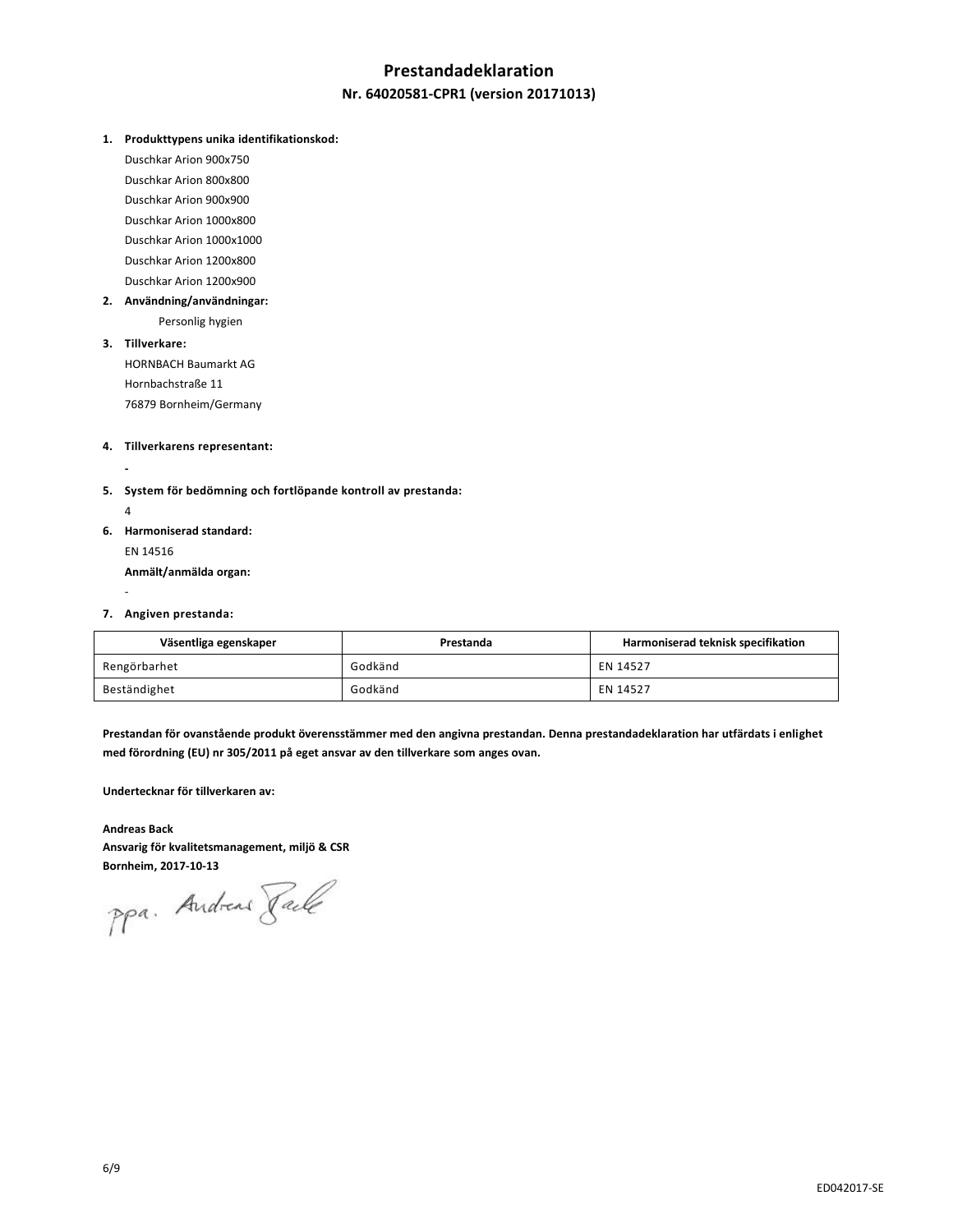# **Prohlášení o vlastnostech Č. 64020581-CPR1 (Verze 20171013)**

**1. Jedinečný identifikační kód typu výrobku:**

Sprchová vanička Arion 900x750 Sprchová vanička Arion 800x800 Sprchová vanička Arion 900x900 Sprchová vanička Arion 1000x800 Sprchová vanička Arion 1000x1000 Sprchová vanička Arion 1200x800 Sprchová vanička Arion 1200x900

**2. Použití:**

Osobní hygiena

**3. Výrobce:**

**-**

-

HORNBACH Baumarkt AG Hornbachstraße 11 76879 Bornheim/Germany

- **4. Zplnomocněný zástupce:**
- **5. Systém/systémy POSV:** 4
- **6. Harmonizovaná norma:** EN 14516 **Oznámený subjekt/oznámené subjekty:**
- **7. Vlastnosti uvedené v prohlášení:**

| Základní charakteristiky | <b>Vlastnost</b> | Harmonizovaná technická specifikace |
|--------------------------|------------------|-------------------------------------|
| Čistitelnost             | Zkouška úspěšná  | EN 14527                            |
| Životnost                | Zkouška úspěšná  | EN 14527                            |

**Vlastnost výše uvedeného výrobku se shodě s deklarovanými vlastnostmi. Toto prohlášení o vlastnostech je vydáno podle nařízení (EU) č. 305/2011 na výhradní odpovědnost výše uvedeného výrobce.**

**Podepsáno za výrobce a jeho jménem:**

**Andreas Back Vedoucí managementu kvality, úseku životního prostředí a CSR**

Bornheim, 13.10.2017<br>PPa. Andreas *Jale*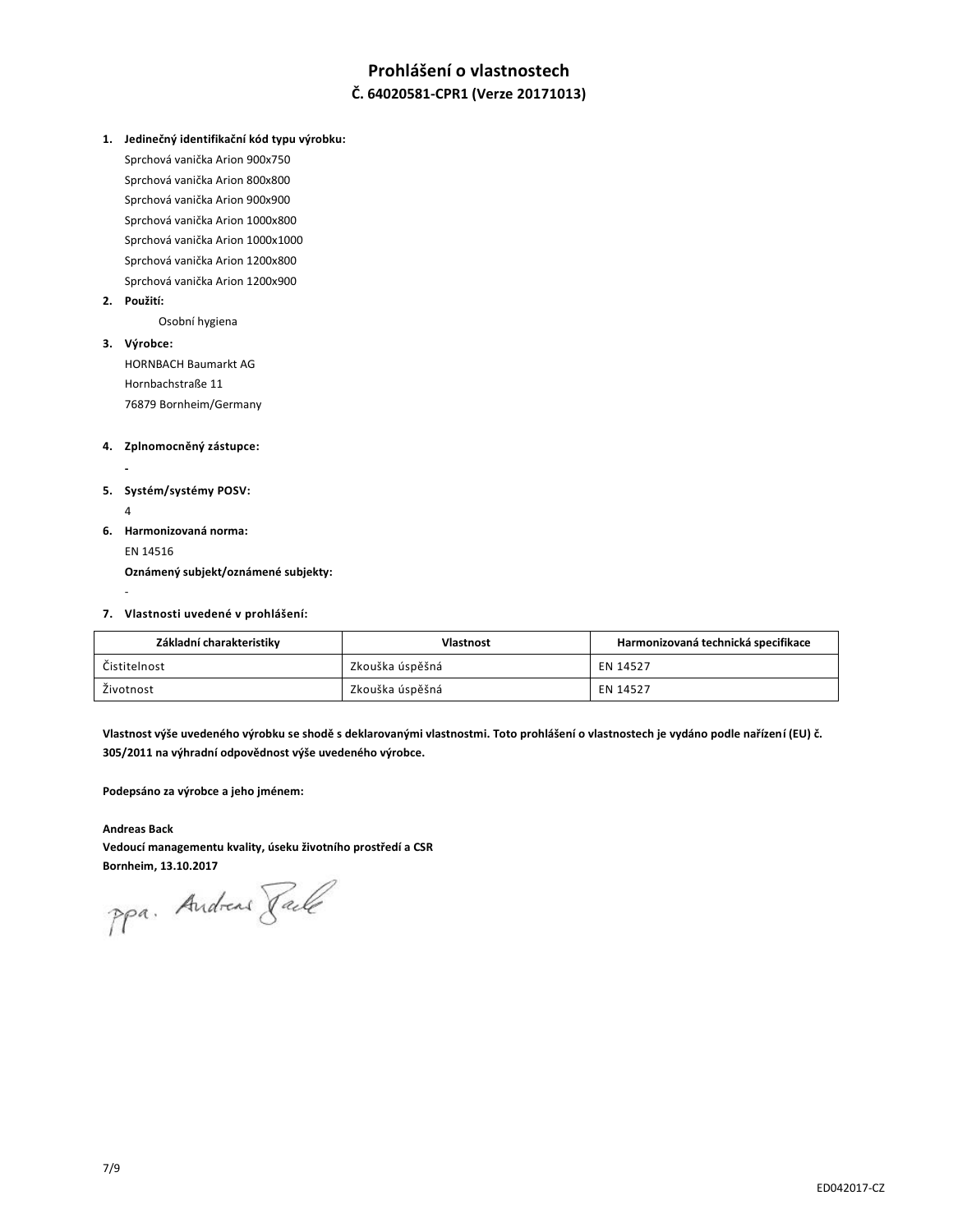# **Vyhlásenie o parametroch**

# **Č. 64020581-CPR1 (verzia 20171013)**

**1. Jedinečný identifikačný kód typu výrobku:** 

Sprchová vanička Arion 900x750 Sprchová vanička Arion 800x800 Sprchová vanička Arion 900x900 Sprchová vanička Arion 1000x800 Sprchová vanička Arion 1000x1000 Sprchová vanička Arion 1200x800 Sprchová vanička Arion 1200x900

**2. Použitie/použitia:** 

Osobná hygiena

## **3. Výrobca:**

HORNBACH Baumarkt AG Hornbachstraße 11 76879 Bornheim/Germany

#### **4. Splnomocnený zástupca:**

- **5. Systém(y) posudzovania a overovania nemennosti parametrov:** 
	- 4

-

**-**

**6. Harmonizovaná norma:** EN 14516 **Notifikovaný(-é) subjekt(-y):**

#### **7. Deklarované parametre:**

| Podstatné vlastnosti | Parametre  | Harmonizované technické špecifikácie |
|----------------------|------------|--------------------------------------|
| Možnosť čistenia     | V poriadku | EN 14527                             |
| Životnosť            | V poriadku | EN 14527                             |

**Uvedené parametre hore uvedeného výrobku sú v zhode s deklarovanými parametrami. Toto vyhlásenie o parametroch sa v súlade s nariadením (EU) č. 305/2011 vydáva na výhradnú zodpovednosť uvedeného výrobcu.**

**Podpísal(-a) za a v mene výrobcu:**

**Andreas Back Vedúci manažmentu kvality, úseku životného prostredia a CSR**

Bornheim, 13.10.2017<br>PPa. Andreas *Jale*